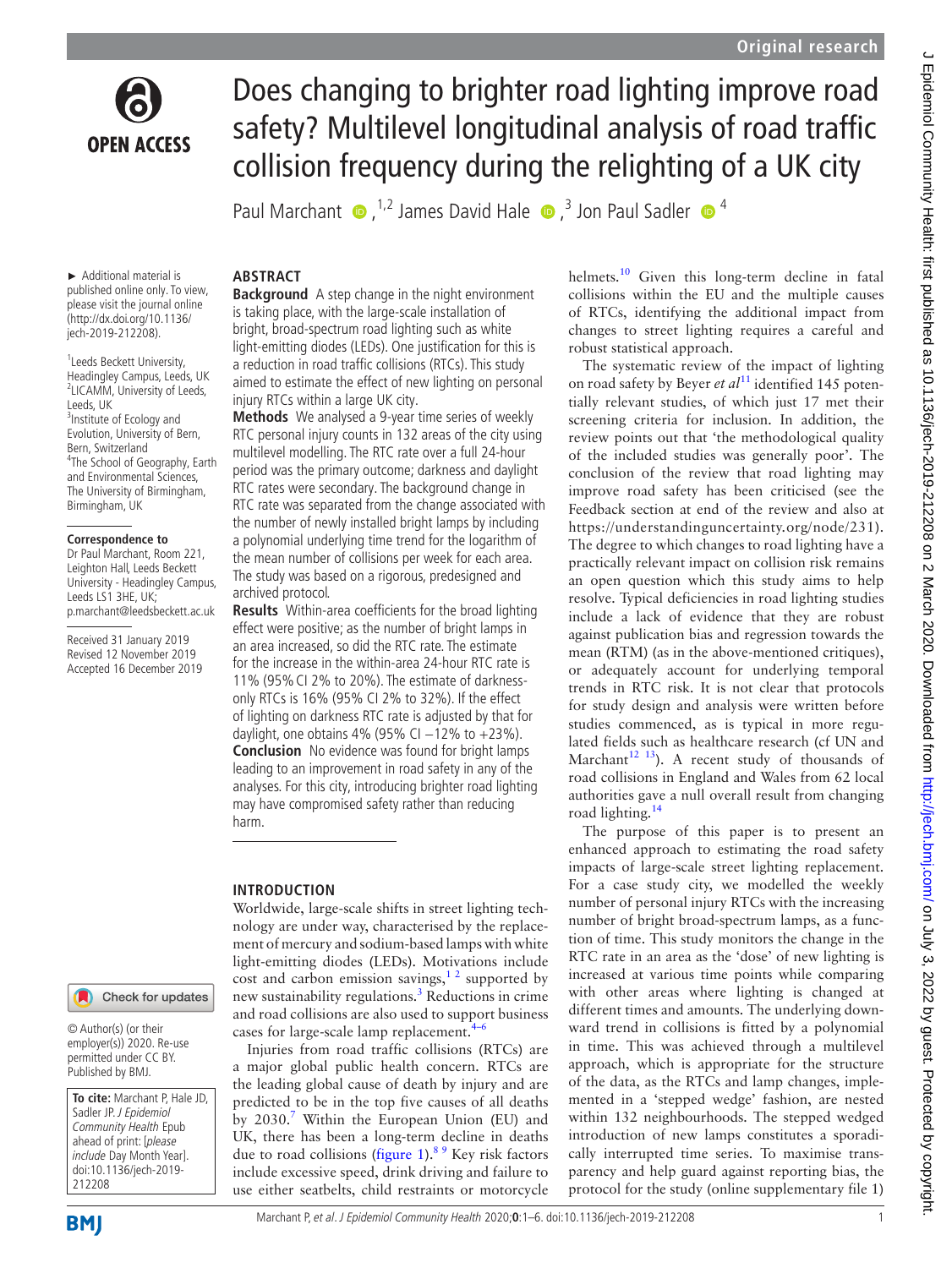

<span id="page-1-0"></span>**Figure 1** Annual road fatality totals for 28 countries of the EU (unbroken line) and for the UK (dashed line). EU, European Union.

was sent to independent custodians on 24 February 2015, and the analysis dataset is available to download from a public, open access repository.

### **Materials and methods**

An overview of the key steps in our analysis is provided in [figure](#page-1-1) 2.

#### **Lamp data**

A full street lamp inventory for the city was made available for our analysis and screened for errors of three types: (1) *ghost* lamps, (2) lamps missing spatial data and (3) duplicate records (see the Methods section in [online supplementary file 2](https://dx.doi.org/10.1136/jech-2019-212208) for details). Between Monday, 3 January 2005, and Sunday, 29 December 2013, only 61 *dull lamps* were installed as replacement lamps; 36123 *bright white lamps* were installed over this period (see the Methods section in [online supplementary file 2](https://dx.doi.org/10.1136/jech-2019-212208)  for details and definitions). On 3 January 2005, 44094 bright lamps were already in place. By 29 December 2013, the total for bright lamps had increased to 80217, or 86.3% of the total street lamps. The majority of these bright lamps were high pressure sodium (HPS) (59479) and LED (18214). Weekly neighbourhood (MSOA) summaries of lamps (total dull and total bright) were generated between week 1 (starting Monday, 3 January 2005) and week 469 (starting Monday, 23 December



<span id="page-1-1"></span>**Figure 2** Key steps in in the analysis. MSOA, Middle Layer Super Output Area; RTC, road traffic collision; GEE, generalised estimating equation.

2013) (inclusive). This was undertaken in ArcGIS V.10.2 (ESRI, Redlands, California, USA), using the 2011 Middle Layer Super Output Area (MSOA) boundaries for the city. MSOAs are geographical units used in the UK to collect neighbourhood statistics (see the Methods section in [online supplementary file 2](https://dx.doi.org/10.1136/jech-2019-212208) for details). The total number of RTCs within each MSOA was also summarised in a similar way.

## **Collision data**

STATS19 data (personal injury collisions reported to the police) were sourced from the UK Department for Transport [\(http://](http://data.gov.uk/dataset/road-accidents-safety-data) [data.gov.uk/dataset/road-accidents-safety-data\)](http://data.gov.uk/dataset/road-accidents-safety-data). The STATS19 data contains a 'lighting code' for the reported state of natural lighting at the time of the collision (see [online supplementary](https://dx.doi.org/10.1136/jech-2019-212208) [file 2](https://dx.doi.org/10.1136/jech-2019-212208)); we assigned collisions a binary code of either *daylight* or *darkness*. Daylight is defined as starting 30min before sunrise and ending 30min after sunset; otherwise, it is darkness. A total of 20282 daylight collisions and 8085 darkness collisions were recorded over the 9-year study period.

### **Analysis dataset**

The data in the analysis set consisted of the number of RTCs occurring each week (chosen in order to balance the varying traffic flows within a week) in each of the 132 MSOAs, together with the number of bright lamps operating in each MSOA. The time series ran from the week commencing Monday, 3 January 2005, to that ending Sunday, 29 December 2013 (the MSOAs form level 2 and the 469 weeks form level 1 of the multilevel analysis). There were no missing data.

### **Descriptive statistics for the lamp data**

The time series of the mean count of bright lamps, averaged over MSOAs, exhibits an increase over the period of study, with a sharp increase from 2010 [\(figure](#page-1-2) 3). This broad pattern is also evident at the level of individual MSOAs (see figure in [online](https://dx.doi.org/10.1136/jech-2019-212208) [supplementary file 3\)](https://dx.doi.org/10.1136/jech-2019-212208). The increase in the numbers of bright lamps within the MSOAs over the analysis time period had minimum=9, maximum=680, mean=273.66, SD=149.77.

## **Descriptive statistics for the RTC rates**

The mean weekly RTC rate, over the whole period, was calculated for each MSOA (ie, 132 mean rates). Statistics for these mean RTC rates are given in [table](#page-2-0) 1. The RTC time series



<span id="page-1-2"></span>**Figure 3** Scatter plot of the weekly mean number of RTCs/MSOA over the time period (black points) versus the weekly mean number of bright lamps/MSOA (white points). The solid line is an Epanechnikov (40%) smoother for the RTC data. MSOA, Middle Layer Super Output Area; RTC, road traffic collision.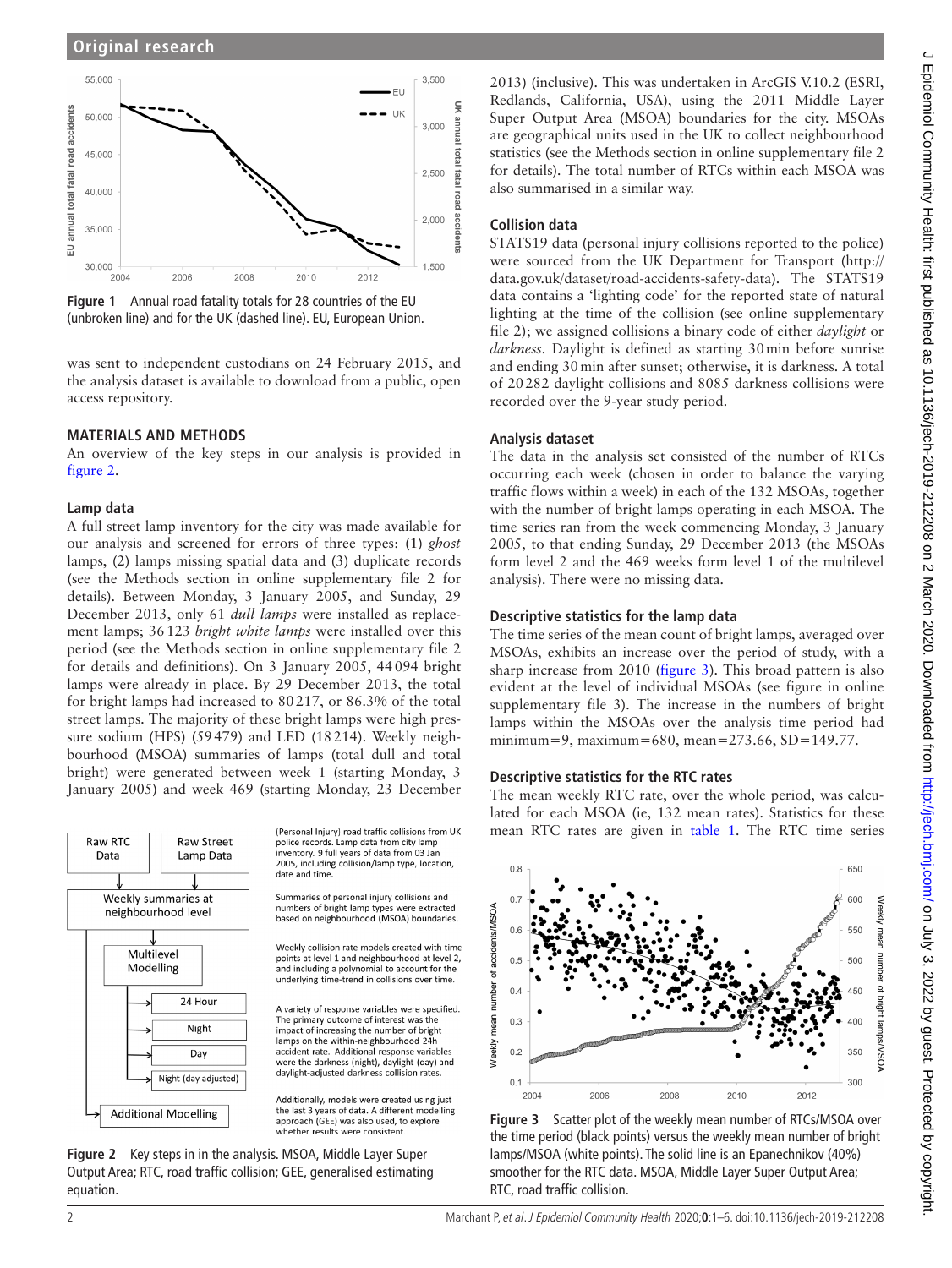<span id="page-2-0"></span>

| <b>Table 1</b> Statistics for mean weekly RTC rate at the MSOA level for |
|--------------------------------------------------------------------------|
| the whole analysis time period                                           |

| the whole analysis three period        |                |                |        |        |  |  |  |
|----------------------------------------|----------------|----------------|--------|--------|--|--|--|
|                                        | <b>Minimum</b> | <b>Maximum</b> | Mean   | SD     |  |  |  |
| Mean darkness MSOA RTC<br>weekly rates | 0.0043         | 0.5778         | 0.1306 | 0.0971 |  |  |  |
| Mean daylight MSOA RTC<br>weekly rates | 0.0597         | 1.4755         | 0.3276 | 0.2178 |  |  |  |
| Mean 24-hour MSOA RTC<br>weekly rates  | 0.0640         | 2.0533         | 0.4582 | 0.3108 |  |  |  |

MSOA, Middle Layer Super Output Area; RTC, road traffic collision.

exhibits a general decline over the period of study ([figure](#page-1-2) 3). The decline appears to cease after 2010. Further statistics on RTC counts are available in [online supplementary file 2](https://dx.doi.org/10.1136/jech-2019-212208).

#### **Multilevel modelling**

The protocol for the study [\(online supplementary file 1](https://dx.doi.org/10.1136/jech-2019-212208)) was sent to independent custodians on 24 February 2015. The primary outcome used is the number of RTCs occurring at any time of the day during a particular week, in a given MSOA. This measure was chosen because we were testing what happens to the RTC rate when bright lamps were introduced. Analyses were also carried out for darkness and daylight only RTC rates, separately, also allowing the ratio of darkness to daylight RTCs to be obtained.

We analysed weekly counts of RTCs in each MSOA as a multilevel model: time points at level 1 and MSOA at level 2, for the logarithm of the mean number of collisions per week in the MSOAs, using a polynomial for the underlying time trend. We included a measure of the amount of new bright lighting introduced, which in the primary analysis was simply the number of new bright lamps operating each week in a MSOA. Indicator variables were included to reduce background effects on the RTC rate from seasonality and public holidays (see [online](https://dx.doi.org/10.1136/jech-2019-212208)  [supplementary file 2](https://dx.doi.org/10.1136/jech-2019-212208) for details).

The progress of the relighting was denoted as the difference in the number of bright lamps within each area from its mean over the series. The models also included a second lighting term for the difference of a MSOA's mean number of bright lamps from the (grand) mean number across all MSOAs. The two terms for the build-up of bright lighting were thus 'centred'. The aim of the modelling was to separate the underlying temporal change in RTC rate (generally decreasing) from the change associated with the brightening of street lighting.

The final form of the model used was

 $\log(\mu_{ii}) = \beta_0 + \beta_1 t + \beta_2 t^2 + ... + \beta_{Mk} M$  on th<sub>k</sub> +  $\beta_{H}$  Pub - $\text{Hol}_1 + \beta_{\text{w}} (\dot{L}_{ij} -  j) + \beta_{\text{B}} ( j - < L_{ij} > k),$ 

where  $\langle \rangle$  denotes the mean with respect to week i in area j; <<>> denotes themean of the area means; and t=the time that the midweek is from the winter solstice (21 December 2004) prior to the start of the series.

The  $\beta_0$  term, the intercept coefficient, was modelled as a random term because different areas will be differentially busy;  $\beta_1 t + \beta_2 t^2 + ...$  represents the underlying secular time trend, a polynomial with a degree to be determined. Polynomial coefficients, for example,  $\beta_1$ , might also be expected to be random because of different temporal changes between different MSOAs. The  $\beta_{\rm w}$  term represents the effect of the deviation of the number of bright lamps,  $L_{ii}$ , from its mean  $\langle \rangle$ , over the time series duration, in the area, giving the within-area effect of lighting change. This coefficient enables the effect of changing lighting to be seen. The  $\beta_{\rm B}$  term is the between-area term, the

effect of the deviation of the mean number of bright lamps in an area, over the series, from the mean of the MSOA means. The  $\beta_{Mk}$  term represents the effect of the k=1 to 11 month indicator variables (reference = January) and  $\beta_{\text{H}}$  that of the seven public holiday weeks per year l=1 to 7 (reference=weeks which are not public holiday weeks), the latter being the two 'deviations from protocol' made during the analysis (see the Protocol section in [online supplementary file 1](https://dx.doi.org/10.1136/jech-2019-212208) and the Methods section in [online](https://dx.doi.org/10.1136/jech-2019-212208) [supplementary file 2](https://dx.doi.org/10.1136/jech-2019-212208)).

The models of the two secondary outcomes of separate darkness-only RTCs and daylight-only RTCs incorporated an offset; the logarithm of time exposure, that is, logarithm of the fraction of the 24-hour period that darkness or daylight applied.

The predictor variables, that is, time and number of lights, were scaled, in order to ensure that all coefficient values were of a convenient size (neither too big nor too small) in the output produced. The time variable, the number of weeks since the winter solstice of 2004, was scaled to be in decades and the number of bright lamps was put in units of 100.

The principal statistical modelling used a Poisson structure. Estimation was done using Markov Chain Monte Carlo  $(MCMC)^{15}$  within the package MLwiN 2.34.<sup>16</sup> MCMC was used to improve estimates and also to obtain the information criterion in order to help select an appropriate model. The Poisson distribution was anticipated to be satisfactory, with model fit validated by examining the Pearson residuals. As planned, overdispersion was investigated, as was using the alternative, negative binomial distribution (see the Model validation section of the Results in [online supplementary file 4](https://dx.doi.org/10.1136/jech-2019-212208)).

In order to mirror the approach adopted by others (eg, Perkins *et al*[14\)](#page-5-8) in which the darkness RTC rate is adjusted by the daylight rate, we also did this (see the Methods section in [online](https://dx.doi.org/10.1136/jech-2019-212208) [supplementary file 2](https://dx.doi.org/10.1136/jech-2019-212208) and the Results section in [online supple](https://dx.doi.org/10.1136/jech-2019-212208)[mentary file 4\)](https://dx.doi.org/10.1136/jech-2019-212208). Taking this approach is said to compensate for changes in RTC rates due to changes in other features of the roads involved. We obtained an estimate of the lighting effect in darkness, adjusted for daylight RTC rate, by differencing the fitted darkness and daylight models. This was also investigated using other models.

The ratio of the citywide time-exposure compensated darkness to daylight raw rates was calculated in SPSS V.23.0 $17$  and plotted against time (see figure in [online supplementary file 5](https://dx.doi.org/10.1136/jech-2019-212208)).

In response to a reviewer comment, we explored adding to the primary analysis model, (1) an interaction between lighting and time, and (2) using a dummy variable to denote the intense relighting period from 2011 (both are deviations from the study protocol). Adding an interaction term yielded an estimate of the coefficient, which is small in magnitude and dwarfed by its standard error (SE), indicating that such a term is not needed in the final model (see the Results section in [online supplemen](https://dx.doi.org/10.1136/jech-2019-212208)[tary file 4](https://dx.doi.org/10.1136/jech-2019-212208) for details). It is also possible that the effect of new lamps was different in the intense relighting period; therefore, as a check we included a dummy variable to denote the period of intense relighting. The change in estimate of the coefficient value was considerably smaller than the SE (see the Results section in [online supplementary file 4](https://dx.doi.org/10.1136/jech-2019-212208) for details), again indicating that such a term is not needed in the model.

#### **Results**

#### **The primary analysis (using the number of lamps)**

The best models for 24hours and daylight log RTC rate had the intercept, linear and quadratic temporal coefficients random and the cubic and quartic ones fixed. For the darkness model, all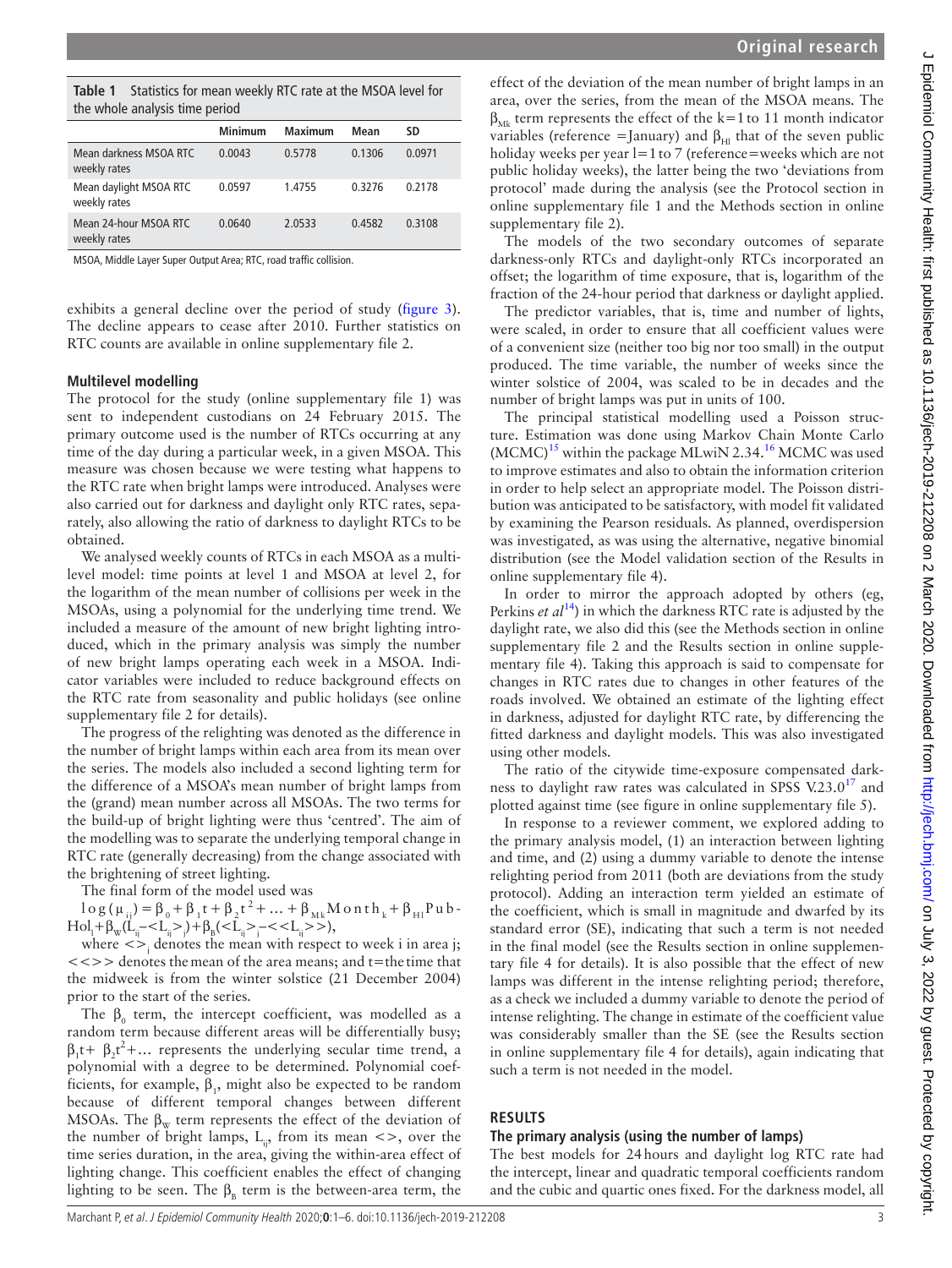<span id="page-3-0"></span>**Table 2** Within-area effects of adding bright lamps for 24 hours, darkness and daylight when modelled using the number of bright lamps

|                 | Within MSOA model<br>coefficient for 100 bright<br>lamps added | Within MSOA model<br>estimate SE | <b>Median RTC increase for</b><br>274 lamps replaced (%) | Lower confidence limit of<br>the increase (%) | Upper confidence limit of<br>the increase $(\%)$ |
|-----------------|----------------------------------------------------------------|----------------------------------|----------------------------------------------------------|-----------------------------------------------|--------------------------------------------------|
| 24 hours        | 0.0366                                                         | 0.0159                           |                                                          |                                               | 20                                               |
| <b>Darkness</b> | 0.0549                                                         | 0.0242                           |                                                          |                                               |                                                  |
| Daylight        | 0.0395                                                         | 0.0193                           |                                                          |                                               | 24                                               |

The percentage increases are the effect on the RTC rate occurring for a 274 increase (the mean) in the number of bright lamps.

MSOA, Middle Layer Super Output Area; RTC, road traffic collision.

were fixed apart from the intercept. Lighting coefficients were positive for the three outcome measures: 24hours, darkness and daylight. The confidence limits used are 95%. No effect was found for lighting in darkness when adjusted for the daylight RTC rate. The estimates relating to the key within-area effect of the number of bright lamps are given in [table](#page-3-0) 2 with their SEs.

Within-area coefficients were positive, indicating that as the number of bright lamps increases within an area, so does its RTC rate. Exponentiating to obtain  $\mu$ , rather than its log, to give the mean rate of collisions, gives a factor  $exp(\beta_w(L_{ij} - \langle L_{ij} \rangle))$ . This leads to  $exp(\beta_w(L_i-L_i))$  for the effect,  $\mu_1/\mu_1$ , of bright lamps on the mean RTC rate at the end  $i=I=469$  to that at the beginning i=1 . The results suggest that for areas with a typical increase in the number of bright lamps, the RTC rate is likely to be more than 10% over the expectation for no lighting change (see [table](#page-3-0) 2).

Between-area coefficient estimates of  $\beta_{\rm B}$  were all positive, 24hours 0.0934 (0.0188), darkness 0.1088 (0.0224) and daylight 0.0954 (0.0185). These all indicate that more collisions occur in areas with a higher average number of bright lamps installed.

Analyses by other models (limiting the analysis to data from 2010 to 2013, and using a GEE approach) gave results very close to the above-mentioned analyses (see the Results section in [online supplementary file 4](https://dx.doi.org/10.1136/jech-2019-212208)).

## **Adjusting for the rate of daylight RTCs**

The lamp effect for log  $(\mu_{dark}/\mu_{dark})$  = 0.0549–0.0395 = 0.0154. The associated SE is given by  $(0.0242^2 + 0.0193^2)^{0.5} = 0.0310$  on the assumption of statistical independence. Thus, the SE of this log ratio of means is larger than its point estimate and therefore indicates no statistically significant difference from zero. The point estimate of change due to brightening in an area receiving the average number of brighter lamps is 4% in a  $95\%$  CI ( $-12\%$ ) to  $+2.3\%$ ).

Other models, for example, binomial, were also run to estimate the RTC rate in darkness when adjusted by the daylight rate. These gave very similar results (section 6 of Supplementary information results in [online supplementary file 4](https://dx.doi.org/10.1136/jech-2019-212208)).

## **Discussion**

### **Lighting replacement and the 24-hour, darkness and daylight RTC rates**

The results show that the RTC rates (24hours, darkness and daylight) increase in MSOAs receiving more new lamps. However, when the darkness rate is adjusted by the daylight rate (an often-used measure), there is no evidence of any lighting effect. This raises the question of whether the increased raw RTC rates are directly *caused* by new lighting (eg, through changes in driver behaviour), or due to extraneous factors, such as simultaneous changes to road layout or traffic flows. Future

road-lighting research that concurrently measures traffic speeds and flows could therefore be useful.

## **Methodical considerations/comparisons**

Our study mainly focused on addressing the problem of underlying temporal trends in RTC risk, but we accept that there remain questions related to publication bias and RTM in this field. Our use of a protocol (shared with three independent academics) and the publication of our dataset potentially helped to guard against reporting or publication bias; there was an expectation by others that we would publish all results and that the analyses could be checked. However, greater community pressure might be exerted by placing future protocols on a public register. Regarding RTM, we consider this risk to be low due to the large fraction of street lamps replaced during the analysis timeframe. We have no evidence of any targeting of replacement lamps at accident hotspots, and such locations by definition would not be common. RTM is a much greater risk for small, poorly replicated, before–after studies, where high RTC locations may be selected, and where natural variation in RTC rate may be misinterpreted. If RTC spikes were the reason for lamp changes in our study, the positive correlation found between greater relighting and higher RTC rate is in the opposite direction to that resulting from regression to the mean, so the rise in the RTC rate with increasing number of new lamps cannot be an artefact of RTM.

Our work is similar to the 'LANTERNS' project of Perkins *et*   $al$ ,<sup>14</sup>, the most rigorous and extensive (in space and time) study we are aware of. An aim stated in their protocol was to quantify the impact of street lighting reduction schemes in the UK on the incidence of road traffic injuries, later, in a variation, broadened to consider changes to white lights. When discussing our methodology, we have therefore drawn comparisons with their work, highlighting key differences with our approach in the following paragraphs. It is noteworthy that despite different approaches, our daylight adjusted result for the city of Birmingham (+4%, CI  $-12\%$  to  $+23\%$ ) is similar to, but with a smaller CI than the LANTERNS result for the West Midlands region of which Birmingham is a part (+6%, CI  $-12%$  to +28%).

Our study used multilevel modelling on weekly RTC counts based on the 132 MSOAs in the city at level 2, with the predictor as the number of changed lights. In contrast, LANTERNS used conditional Poisson modelling on monthly (presumably calendar months) RTC counts based on road segments in multiple local authority areas, with the predictor as binary (unchanged or changed). The number of road segments involved in each analysis is not given. MSOAs in our study city varied between  $0.53$  and  $13.13 \text{ km}^2$  in area, contained multiple road sections and approx. 500–2000 lamps. In comparison, the LANTERNS analysis used individual road sections containing fewer lamps and which varied in length. Future analyses could benefit from more uniform analysis units, and additional reflection on the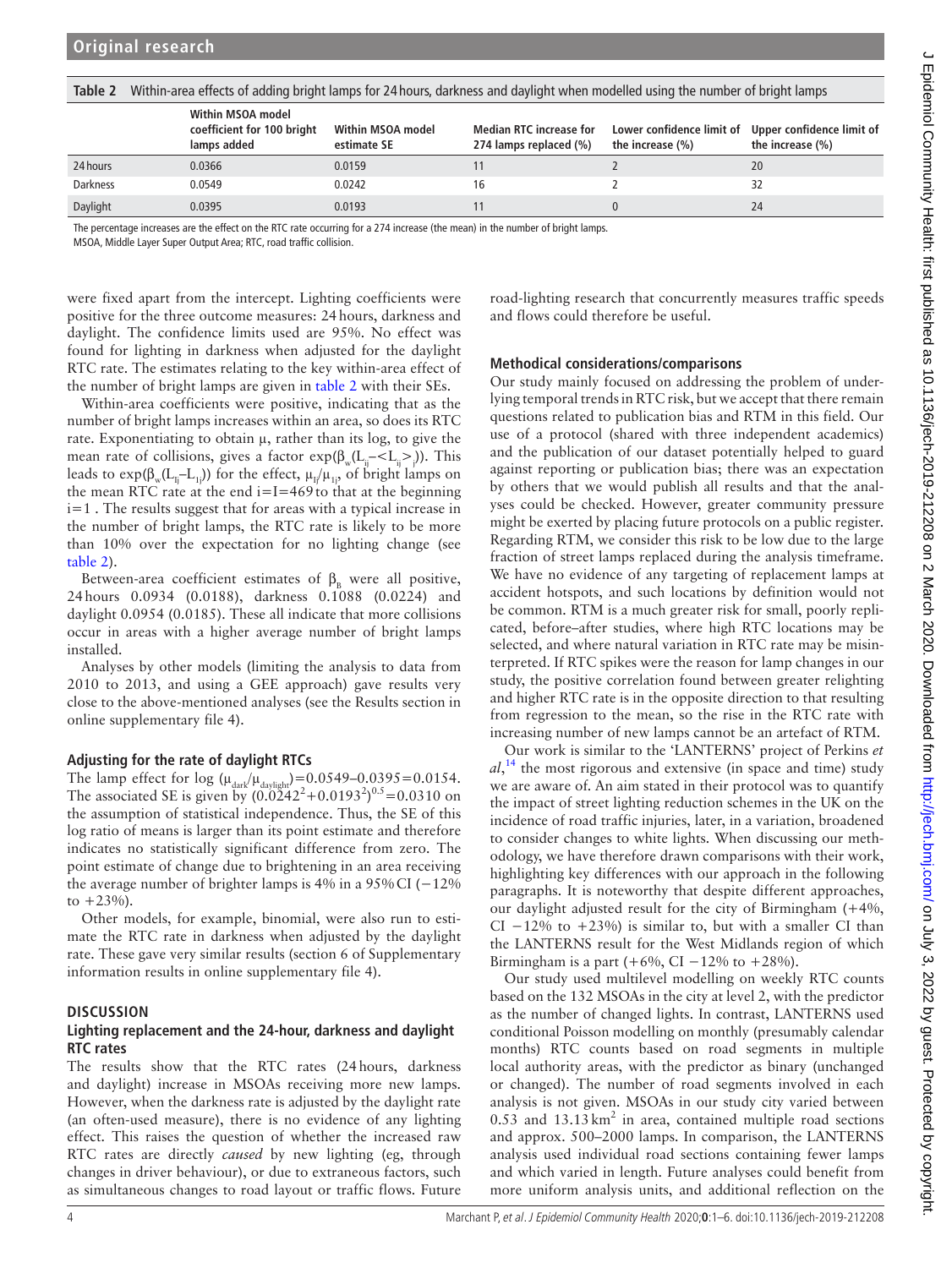spatial scale of the analysis unit that best represents how driver behaviour is influenced by lighting quality.

There are also differences between these approaches relating to how darkness and daylight collisions were treated and how temporal trends were modelled. We examined weekly 24hours, darkness, daylight and daylight-adjusted darkness RTC rates separately. LANTERNS only used the effect of the lighting change on the night collision rate adjusted for the daytime count<sup>14</sup> (p25). Adjustment for the daytime count assumes that the lighting change only affects driver behaviour at night, an assumption which we question, as do Beyer *et al*<sup>11</sup>: 'the assumption that street lighting does not affect day-time behaviour could be incorrect'.

We used a time-exposure 'offset' term in the separate darkness and daylight models in order to account for the seasonal variation in terms of length of daylight and darkness. Our multilevel approach also used a polynomial in time, giving a smooth, long-term underlying trend. This seems more realistic than the use of categorical years, which could lead to an unrealistic 'staircase' trend with a potential consequent impact on the result. In addition, our approach allows random effects in the underlying trend, so that this trend can vary in different areas. We think it is better to have the daylight effect manifest, as this could perhaps indicate useful further information to elucidate what might be changing the RTC rate.

More broadly, studies of lighting and safety must continue to reflect on the most appropriate measures of treatment and response. As clearly illustrated by Beyer *et al*, [11](#page-5-6) studies tend to compare RTCs in lit versus unlit streets, or areas with old versus new lighting technology. However, additional metrics might be beneficial to account for the heterogeneity of lamp design and lighting from roadside buildings. Similarly, Beyer *et al*[11](#page-5-6) divide studies into those that consider all road traffic crashes, or subsets of those involving injuries or fatalities. Our choice to focus on injury RTCs was a practical decision based on data availability, public health and statistical power. Not all minor RTCs are reported or cause physical harm. At the other extreme, fatalities are rare, so datasets large in time and space are needed to detect any impacts of lighting.

#### **Implications for urban health, planning and governance**

Despite considerable evidence for strong links between the built environment and public health, much greater integration is needed between these fields in practice[.18](#page-5-12) Our study of injury collisions and road lighting provides some evidence that large infrastructure projects may not achieve their expectations and highlights the role that detailed temporal data and appropriate statistical analysis should have in evidence-based decision-making.

It is argued that a major barrier to improving health outcomes lies in the governance processes within cities.<sup>19</sup> Effective governance is notoriously difficult; the broad management of urban areas has been described as a type of *wicked problem*. [20](#page-5-14) Cities have a diverse range of environmental and social challenges,<sup>[21](#page-5-15)</sup> which, due to their complex nature,<sup>[22](#page-5-16)</sup> can be difficult to solve.<sup>[20](#page-5-14)</sup> Technological interventions are to be welcomed, yet as we have shown here, they may have unintended outcomes,  $^{23\,24}$  presenting additional challenges for city planning and governance. $^{25}$  While predicting the impacts of lighting changes is fraught with difficulties, the approach employed here illustrates that, given access to sufficient data, it should be possible to estimate how effective a relighting project has been. The key to bringing clarity to this issue is controlling for background trends in RTCs by

taking advantage of the fact that the rates of lamp replacement vary in each part of the city. An outstanding concern is whether urban governance systems have the capacity and incentive to support experimentation, evaluation and adaptation<sup>[26](#page-5-19)</sup> as part of relighting projects.

## **What is already known on this subject**

► Little is securely known about the impact of large-scale brightening and whitening of street lighting on road traffic collisions (RTCs). Previous studies often lack evidence that there is protection against publication bias, regression towards the mean or underlying temporal trends in collision risk. In Europe, reductions in collisions might be expected over the duration of a study, notwithstanding changes to the road environment. Additional challenges include data quality and choosing an appropriate study design. A recent large-scale study involving lighting changes on tens of thousands of kilometres of roads in 62 local authorities in England and Wales found no good evidence that any changes were associated with harm or benefit. The changes, as well as reducing lighting, included switching to white/LED light. However, there remain questions over the most appropriate statistical approach and choice of response variable (eg, 24 hour vs darkness vs daylight adjusted darkness RTC rate).

## **What this study adds**

 $\triangleright$  Our study was designed to examine the effect of relighting just one large UK city, Birmingham, on reported injuries from RTCs using a dataset covering 2005–2013. It involved tens of thousands of lamps being changed to broad spectrum (white) light. We examined this city in high detail, sampling at the neighbourhood scale and using a 'multilevel' modelling process which is different from that of the recent large-scale study. In our study city, large increases in bright white lighting were associated with increases in collisions in darkness and daylight. In addition, when the darkness injury rate was adjusted by the daylight rate, no increase or decrease was detected. Our results highlight the need for lighting to be taken seriously as a public health issue, for claims of reduced traffic collisions within relighting proposals to be questioned and for an open debate about the most appropriate modelling technique and choice of collision response variables for related studies.

**Acknowledgements** We thank the following people for acting as custodians of the protocol for this study: Dr Christopher Kyba, Helmholtz Centre Potsdam, GFZ German Research Centre for Geosciences; Professor Kelvyn Jones, Professor of Human Quantitative Geography, Bristol University; and Dr Paul Baxter, Associate Professor in Biostatistics, University of Leeds. We are also very grateful for staff at AMEY plc (West Midlands) for providing data to support this research.

**Contributors** JPS oversaw the project. JDH prepared the data. PM wrote the protocol, and designed and executed the analysis. JPS, JDH and PM prepared the manuscript.

**Funding** JDH and JPS were supported by the UK Engineering and Physical Sciences Research Council through the Liveable Cities programme (grant number EP/ J017698/1). The sponsors had no role in the study design; collection, analysis and interpretation of the data; writing of the report; or decision to submit the paper for publication.

**Disclaimer** The manuscript has been written paying attention to Strengthening the Reporting of Observational Studies in Epidemiology guidelines for cohort studies, where the Middle Layer Super Output Areas constitute the inanimate cohort. The lead author affirms that this manuscript is an honest, accurate and transparent